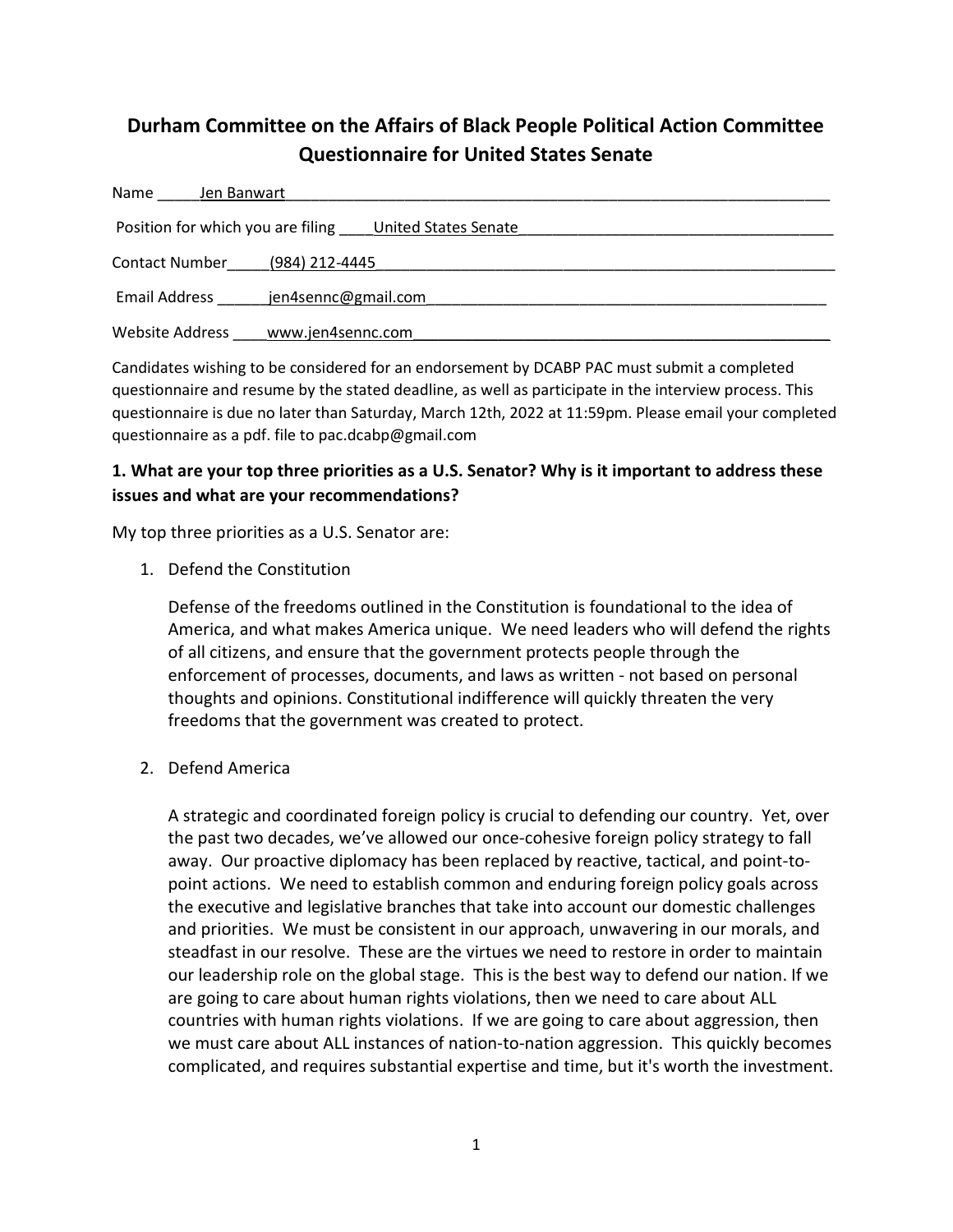#### 3. Balance and Pass a Federal Budget

I believe that the most important job of federal legislators is to pass a prudent budget. On time. Every year. Congress has not passed a budget since 2006. As a result, each year, the federal government wastes vast sums of money as agencies and departments scramble to support a possible shutdown until a Continuing Resolution is passed. Continuing Resolutions also mean that governmental organizations receive their money late in the year, making it difficult to support goals and expenditures that they had planned in their programs due to the rush to spend - again, resulting in a waste of federal money. In other words, the inability of Congress to perform its most critical function hobbles the entire government. The effects of this ripple through our economy, and are felt by every citizen and business in our nation. We need strong voices that will push for greater accountability in Congress, and the experience to successfully navigate the budget process each year.

Success in these three areas is utilitarian – meaning all U.S. citizens will derive benefit through them: greater security, protection of freedoms, or economic stability. These areas also fall squarely within the stated scope of the federal government per Article One, Section Eight of the Constitution, and are areas that most North Carolinians agree are foundational to American prosperity.

## 2. How have you worked with Democrats and/or Republicans and extended your hand across party lines to work with people who take an opposite or drastically different position than you do? Can you identify a time when this has happened and how did you compromise? What did you learn from this process? And how will you work with those who oppose you if you are elected or re-elected.

I spent twenty years working in the Executive Branch as a civilian intelligence analyst and leader for the Department of Defense. During my service, in accordance with The Hatch Act and other federal regulations, I was required to remain apolitical and work professionally with everyone – regardless of political party affiliation, world view, or any other personal preferences. While I am unable to give a specific example due to my lifelong responsibility to protect information gained while associated with the Department of Defense, I was frequently by-name requested to lead special cross-organizational teams because of my demonstrated ability to take people from very different points of view and quickly find a way forward. These experiences taught me how to strategize, negotiate, and compromise. More importantly, I learned and understood what it meant to be part of a team of leaders and work effectively. If elected, I will work with those who oppose me in the same way I work with anyone – understand their motivations, values, goals, and objectives; identify areas of mutual interest; move forward on identified areas; repeat.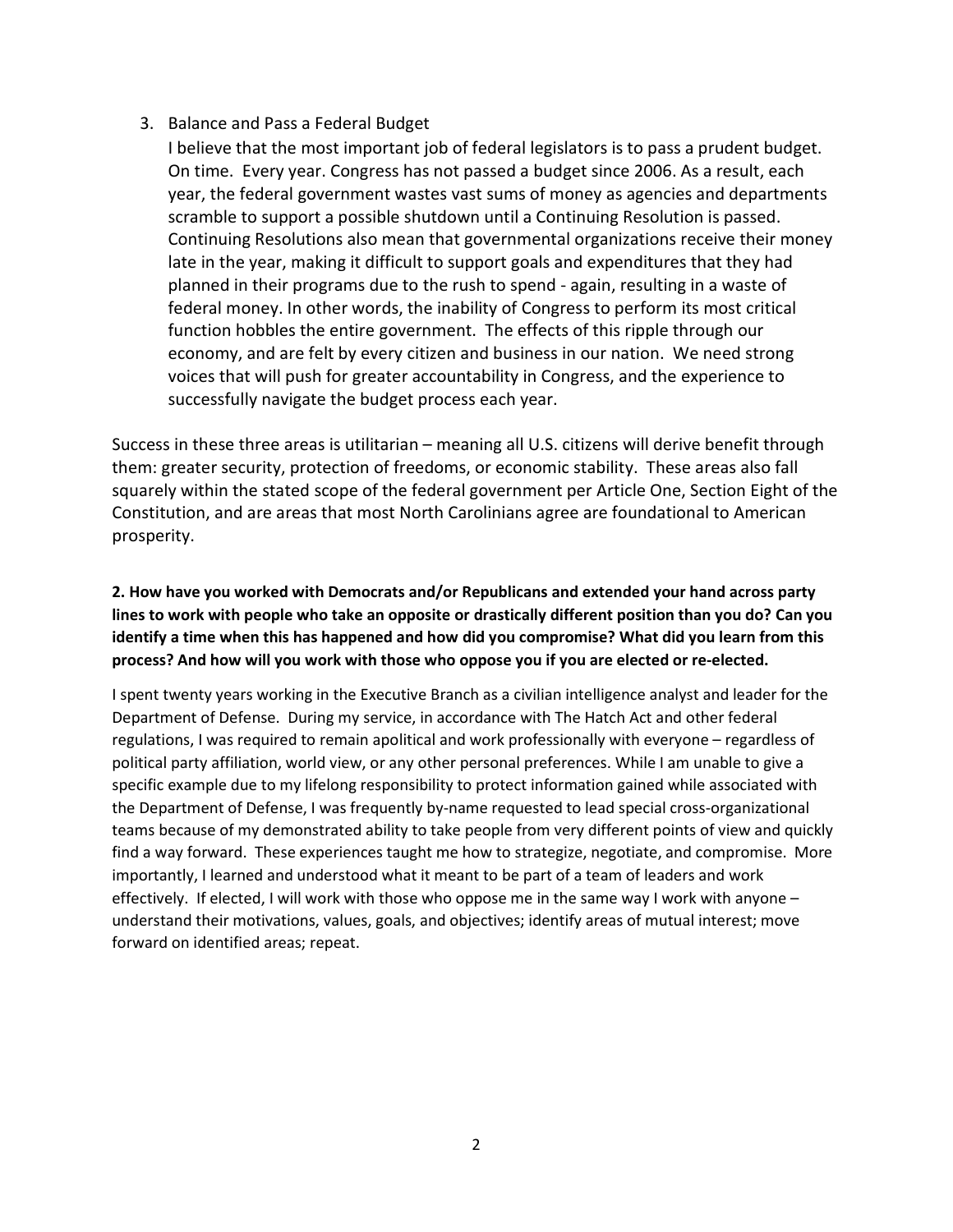3. Mass shootings remain an unsettling issue in the US and this state. There were 600 such shootings in the US in 2020 compared to 417 in 2019. Over the last few years, we have witnessed mass shootings on military bases, churches, elementary schools, colleges and movie theaters. There was a mass shooting in Boone, NC April 28, 2021 and Ahoskie, NC November 6, 2021. a. What are your proposals for addressing gun violence in North Carolina? b. Do you support restrictions on gun sales? If so, what type of restrictions would you support? If not, please explain.

Looking at specific case studies of gun violence across North Carolina and America, one thing is quite clear: mental health challenges frequently co-exist with gun violence. In particular, mental health in young people and current or former military require better handling at the local and state level. The federal government can (and should) help by developing an effective communications strategy and outreach/education effort aimed at removing stigma from mental health, and ensuring more proactive and holistic health coverage for our active military and veteran communities.

Defense of the Constitution is one of my top priorities. As the right to bear arms is a freedom protected by the Constitution, I am going to be very conservative when considering any legislation that would infringe upon that freedom. The conversation is premature until we are able to gather and perform rigorous analysis on meaningful data.

The first step in any area of rigorous study is to define and codify terms. In this case, what comprises a mass shooting, and how do we count? In the absence of agreement, sizeable variance in the number of mass shooting exists across press, academia, non-profit, and government reporting. To this end, RAND Corporation published a table<sup>1</sup> showing how mass shootings were defined and counted by different organizations. Mass shooting fatalities reported across seven different "authoritative" sources for 2019 ranged anywhere from 73 to 628 deaths. Likewise, the number of events counted as mass shootings in 2019 ranged anywhere from 6 to 503. We need to come to a consensus on what the metrics are, and what they tell us, before we can discuss any further legislation.

# 4. Do you support the Affordable Care Act? Why or why not? a. Do you support Medicaid expansion particularly in North Carolina? Explain why or why not? b. What recommendations do you have for further reducing the number of uninsured Americans or increasing access to healthcare? c. What is your position on telehealth access especially in rural areas? What would you propose as a way for these areas to be able to access telehealth?

I believe that the Affordable Care Act (ACA) need to be completely overhauled. Instead of making health care affordable for all Americans, ACA resulted in many middle class families paying as much as three times the premiums they would have paid before the existence of ACA. Insurance companies – business people without medical credentials – are determining the standard of care instead of doctors working with patients. As a result, many patients are not receiving quality care, and many conditions are left to progress until they are much more serious. Many efforts have been made to revive ACA over the years – each of them costing more money. Most legislators – and even President Biden – acknowledge that ACA is not working as intended. Yet, the thought of renegotiating a health care plan that would be acceptable to all parties is so daunting, that no one is even bothering to try. This is

<sup>&</sup>lt;sup>1</sup> https://www.rand.org/research/gun-policy/analysis/essays/mass-shootings.html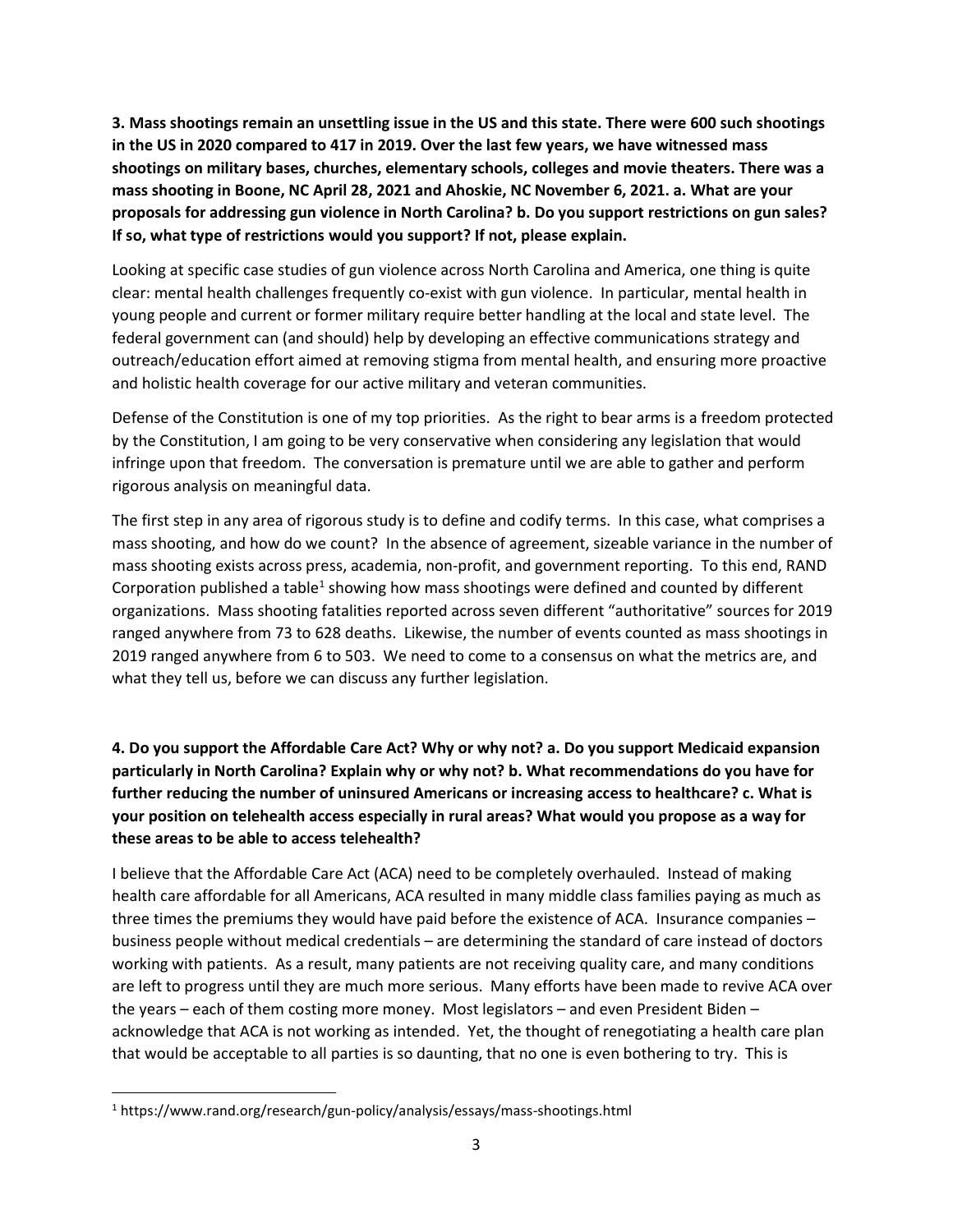precisely how government programs become "too big to fail." When ACA is finally redone, we need to either re-privatize insurance altogether, or pursue a public system that mimics the competition of a free market. This will be the only way to have a chance at making health insurance affordable for all North Carolinians and Americans.

I also do not support Medicaid expansion – largely for the reason that I outlined above – it is trying to put a band-aid on a bullet wound by offering states more money to make up for the failings of the Affordable Care Act. We need to fix Medicaid in a way that makes it a sustainable program. Americans cannot continue to spend money to make up for Medicaid shortcomings - we need to root out the problems and address them in a more systemic and permanent way.

I have no background in medicine, but I've heard North Carolinians tell stories about the nightmares of tele-health due to spotty internet across the state, and I've heard doctors and nurses lament about the challenges of treating patients without being able to do an exam. There have been great strides in medical technology over the past few years that make tele-health an option for people who would not have otherwise been able to get medical care, and in those cases, tele-health is preferable to no care at all. But, overall, tele-health is not positioned to be at the forefront of health care discussions in North Carolina.

5. According to the American Council on Education, their study "on race and ethnicity in higher education found about 30 percent of all 2015–16 bachelor's degree recipients graduated without debt, but only 14 percent of African-American graduates managed this. About one-third of African-American bachelor's degree recipients accumulated \$40,000 or more in debt, compared with 18 percent overall and 13 percent of Hispanic graduates. The pattern among recipients of associate degrees and certificates is similar. a. Are you concerned about the affordability of higher education for African Americans? What do you see as the causes for such disparities and how would you address them? b. What is your position on expanding the debt forgiveness programs?

Practically speaking, the challenge with executing a federal strategy to offset the rising price of tuition is that the aid will not be equal. When does the strategy apply, to whom, and for how long? Will recent graduates be grandfathered in? What would be the plan for ending the program or would it become another large, sustained government social program? Implementation of something like this can create greater inequality than just allowing the natural forces of the free market to determine appropriate pricing for college.

I also want to point out that there are SO many options in the public and private sectors to get tuition assistance that never ex isted before. Many parts of the government will reimburse tuition costs in exchange for a certain number of years of work, or to hire and retain people in a critical skill field. In the private sector, many companies are offering the benefits of tuition assistance and reimbursement - to include many customer service jobs (i.e. Starbucks) that are held by students who are working and need flexible hours/terms. The federal government also offers need-based assistance in the form of grants, and many states offer residents in-state tuition at state schools.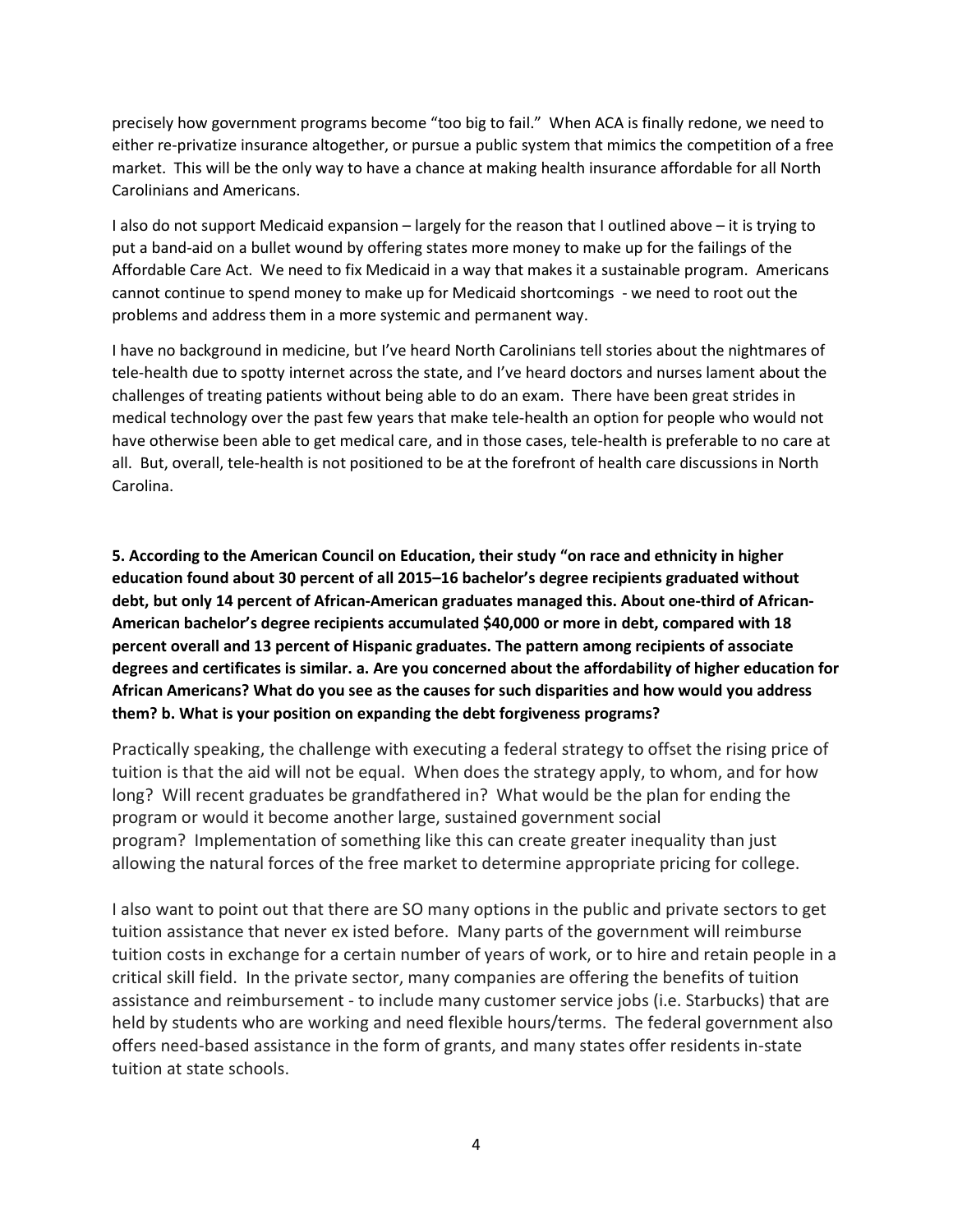Overall, every time we mess with the free market economy, we end up paying so much more in the long run. Regulating markets just delays financial pain, or pushes it into other channels. In the case of tuition, some coarse federal options are - loans/aid, taxation, debt/deficit accrual, or some combination thereof. If we tax (in the current taxation structure), it will come back to you over years without any option for deferral, consolidation, or other means offered by student aid. If we rack up additional debt, we risk greater inflation - which means that you will be a student paying more money for all goods and services while you are paying for college and beyond. The medium-to-long term challenge of debt (deficit), is that it further indebts us to nations that do not share the ideals we hold up in America, and puts them in a position to devalue American currency, or even pin their currency to another nation's currency in extreme cases (in which case all markets would lose confidence in the American dollar and we risk financial collapse). A recent example of how federal regulation impacts individuals is COVID aid - which substantially affected labor markets on issues ranging from wage requirements to supply chains - which will take years to fully recover from. This is not to say that there is never occasion for federal government regulation, but rather to make the case that we must have the discipline to use it very sparingly, and only with extremely careful consideration for all potential impacts.

## 6. North Carolina is home to over 1 million veterans and is home to the army base with the largest active duty population. What policy solutions or benefit improvements would you support for our veterans and military personnel?

At the federal level, one of the best things we can do for military personnel is pass a budget on time. Each year in recent history, as Congress passes Continuing Resolution after Continuing Resolution for the first half of the year, the military – along with everyone else – has to work at risk. This has negative effects on recruiting, retention, travel, and overall force readiness. Continuing Resolutions also affect military organizations' ability to plan, and when a budget finally is passed, many plans can not be implemented and money is wasted or must be returned because it cannot be spent quickly enough.

Also at the federal level, we should also be ensuring that Cost of Living Allowances (COLAs) for active and retired military populations are keeping up with the actual cost of living, and that their medical benefits through the VA are providing a standard of care that is continuous and complete. Homelessness and untreated mental illness are not challenges that should exist in a community that served and sacrificed for the freedoms we enjoy in America. These goals are best met with the support/subcontracting of local non-profit organizations founded by veterans for veterans.

Finally, we must do everything we can to recover those missing in action (MIA) such that none of our service members are left behind, and none of our service families are left without closure. MIA missions rest squarely on the shoulders of Department of Defense and Department of State to resolve, and there are many missions that have not been recovered due to poor and neglected diplomacy, and a lack of a coordinated and cohesive foreign policy. We must do everything we can to bring all of our service members home to their families.